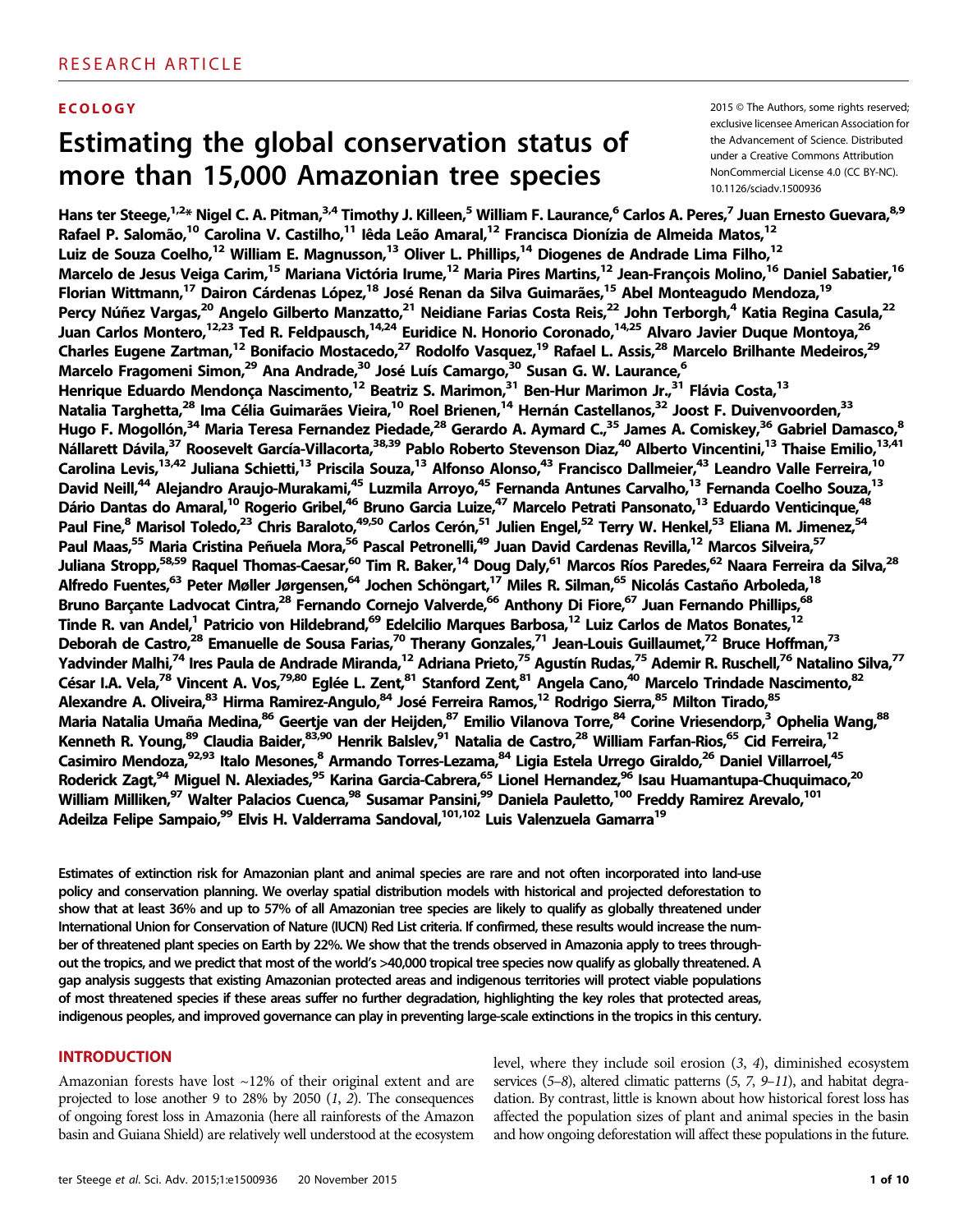As a result, the conservation status of the >15,000 species that compose the Amazonian tree flora—one of the most diverse plant communities on Earth—remains unknown. To date, only a tiny proportion of Amazonian tree species have been formally assessed for the Interna-

<sup>1</sup> Biodiversity Dynamics, Naturalis Biodiversity Center, Darwin building, Darwinweg 4, Leiden 2300 AA, The Netherlands. <sup>2</sup> Ecology and Biodiversity Group, Utrecht University, Padualaan 8, Utrecht, Netherlands. <sup>3</sup>Science and Education, The Field Museum, 1400 S. Lake Shore Drive, Chicago, IL 60605-2496, USA. <sup>4</sup>Center for Tropical Conservation, Duke University, Nicholas School of the Environment, Durham, NC 27708, USA. <sup>5</sup>Agteca-Amazonica, Santa Cruz, Bolivia. <sup>6</sup>Centre for Tropical Environmental and Sustainability Science, College of Marine and Environmental Sciences, James Cook University, Cairns, Queensland 4870, Australia. <sup>7</sup>School of Environmental Sciences, University of East Anglia, Norwich NR4 7TJ, UK. 8 Department of Integrative Biology, University of California, Berkeley, CA 94720–3140, USA. <sup>9</sup> Museo Ecuatoriano de Ciencias Naturales, Av. Río Coca E6-115 e Isla Floreana, Quito, Ecuador. 10Coordenação de Botânica, Museu Paraense Emilio Goeldi, Av. Magalhaes Barata 376, C.P. 399, Belém, PA 66040-170, Brazil. <sup>11</sup>EMBRAPA – Centro de Pesquisa Agroflorestal de Roraima, BR 174, km 8 –Distrito Industrial, Boa Vista, RR 69301–970, Brazil. 12Coordenação de Biodiversidade, Instituto Nacional de Pesquisas da Amazônia - INPA, Av. André Araújo, 2936, Petrópolis, Manaus, AM 69060–001, Brazil. 13Coordenação de Pesquisas em Ecologia, Instituto Nacional de Pesquisas da Amazônia - INPA, Av. André Araújo, 2936, Petrópolis, Manaus, AM 69060-001, Brazil. <sup>14</sup>School of Geography, University of Leeds, Woodhouse Lane, Leeds LS2 9JT, UK. 15Instituto de Pesquisas Científicas e Tecnológicas do Amapá - IEPA, Av. Feliciano Coelho, 1509. Trem, Macapá, Amapá 68901–025, Brazil. <sup>16</sup>UMR AMAP, Institut de Recherche pour le Développement (IRD), TA 40/PS2, Boulevard de la Lironde, Montpellier Cedex 5 34398, France. <sup>17</sup>Biogeochemistry, Max Planck Institute for Chemistry, Hahn-Meitner Weg 1, Mainz 55128, Germany. <sup>18</sup>Herbario Amazónico Colombiano, Instituto SINCHI, Calle 20 No 5, Bogotá, DF 44, Colombia. 19Jardín Botánico de Missouri, Oxapampa, Pasco, Peru. <sup>20</sup>Herbario Vargas, Universidad Nacional de San Antonio Abad del Cusco, Avenida de la Cultura, Nro 733, Cusco, Cuzco, Peru. 21Departamento de Biologia, Universidade Federal de Rondônia, Rodovia BR 364 s/n Km 9,5 - Sentido Acre, Unir, Porto Velho, Rondônia 76.824- 027, Brazil. <sup>22</sup>Programa de Pós-Graduação em Desenvolvimento Regional e Meio Ambiente PGDRA, Universidade Federal de Rondônia, Rodovia BR 364 s/n Km 9,5 - Sentido Acre, Unir, Porto Velho, Rondônia 76.824-028, Brazil. <sup>23</sup>Instituto Boliviano de Investigacion Forestal, Universidad Autónoma Gabriel René Moreno, Km 9 Carretera al Norte, El Vallecito, FCA-UAGRM, Santa Cruz, Bolivia. <sup>24</sup>College of Life and Environmental Sciences, University of Exeter, Exeter EX4 4RJ, UK. <sup>25</sup>Instituto de Investigaciones de la Amazonía Peruana, Av. José A. Quiñones km. 2.5, Iquitos, Loreto, Peru. <sup>26</sup>Departamento de Ciencias Forestales, Universidad Nacional de Colombia, Calle 64 x Cra 65, Medellín, Antioquia 1027, Colombia. 27Facultad de Ciencias Agrícolas, Universidad Autónoma Gabriel René Moreno, Santa Cruz, Bolivia. 28Coordenação de Dinâmica Ambiental, Instituto Nacional de Pesquisas da Amazônia - INPA, Av. André Araújo, 2936, Petrópolis, Manaus, AM 69060–001, Brazil. 29Prédio da Botânica e Ecologia, Embrapa Recursos Genéticos e Biotecnologia, Parque Estaccao<br>Biologica, Av. W5 Norte, Brasilia, DF 70770–917, Brazil. <sup>30</sup>Projeto Dinâmica Biológica de Fragmentos Florestais, Instituto Nacional de Pesquisas da Amazônia - INPA, Av. André<br>Araújo, 2936, Petrópolis, Manaus, AM 69060–001, Brazil. <sup>31</sup>Departamento de Ciências Biológicas, Universidade do Estado de Mato Grosso, Nova Xavantina, MT, Brazil. 32Universidad Nacional Experimental de Guayana, Calle Chile, urbaniz Chilemex, Puerto Ordaz, Bolivar, Venezuela. <sup>33</sup>Institute of Biodiversity and Ecosystem Dynamics, University of Amsterdam, Sciencepark 904, Amsterdam, Noord Holland 1098 XH, The Netherlands. <sup>4</sup>Endangered Species Coalition, 8530 Geren Rd., Silver Spring, MD 20901, USA. <sup>35</sup>Programa de Ciencias del Agro y el Mar, Herbario Universitario (PORT), UNELLEZ-Guanare, Guanare, Portuguesa 3350, Venezuela. <sup>36</sup>Inventory and Monitoring Program, National Park Service, 120 Chatham Lane, Fredericksburg, VA 22405, USA. 37Biologia Vegetal, Universidade Estadual de Campinas, Caixa Postal 6109, Campinas, SP 13.083-970, Brazil. <sup>38</sup>Institute of Molecular Plant Sciences, University of Edinburgh, Mayfield Rd, Edinburgh EH3 5LR, UK. <sup>39</sup>Royal Botanic Garden of Edinburgh, 20a Inverleith Row, Edinburgh EH3 5LR, UK.<sup>40</sup>Laboratorio de Ecología de Bosques Tropicales y Primatología, Universidad de los Andes, Bogotá, DF, Colombia. 41Comparative Plant and Fungal Biology, Royal Botanic Gardens, Kew, Richmond, Surrey TW9 3AB, UK. 42Forest Ecology and Forest Management Group, University of Wageningen, Lumen, building no.100, Droevendaalsesteeg 3, Wageningen 6708 PB, Netherlands. <sup>43</sup>Center for Conservation Education and Sustainability, Smithsonian Conservation Biology<br>Institute, National Zoological Park, MRC 0705, Washington, DC 20013-7012, USA. Institute, National Zoological Park, MRC 0705, Washington, DC 20013–7012, USA.<br><sup>44</sup>Ecosistemas, Biodiversidad y Conservación de Especies, Universidad Estatal Amazónica, Km. 2 1/2 vía a Tena (Paso Lateral), Puyo, Pastaza, Ecuador. <sup>45</sup>Museo de Historia Natural Noel Kempff Mercado, Universidad Autónoma Gabriel Rene Moreno, Avenida Irala 565 Casilla Post al 2489, Santa Cruz, Bolivia. <sup>46</sup>Diretoria de Pesquisas Científicas, Instituto de Pesquisas Jardim Botânico do Rio de Janeiro, Rio de Janeiro, RJ, Brazil. <sup>47</sup>Coordenação de Tecnologia e Inovação, Instituto Nacional de Pesquisas da Amazônia - INPA, Av. André Araújo, 2936, Petrópolis, Manaus, AM 69060-001, Brazil. <sup>48</sup>Centro de Biociências, Departamento de Ecologia, Universidade Federal do Rio Grande do Norte - UFRN, Campus Universitário - Lagoa Nova, Natal, RN 59072-970, Brazil. <sup>49</sup>UMR Ecologie des Forêts de Guyane, Institut National de la Recherche Agronomique (INRA), Campus agronomique, Kourou Cedex

tional Union for Conservation of Nature (IUCN) Red List. Two previous studies have attempted to estimate the extinction threat to Amazonian plants using theory, data, and vegetation maps to model reductions in range size, but they disagreed on whether the proportion of

97379, French Guiana. <sup>50</sup>International Center for Tropical Botany (ICTB), Florida International University, 11200 SW 8th Street, OE 167, Miami, FL 33199, USA. <sup>51</sup>Escuela de Biología Herbario Alfredo Paredes, Universidad Central, Ap. Postal 17.01.2177, Quito, Pichincha, Ecuador. <sup>52</sup>UMR Ecologie des Forêts de Guyane, CNRS, Kourou Cedex, French Guiana.<br><sup>53</sup>Department of Biological Sciences, Humboldt State University, 1 Harpst Street, Arcata, CA 95521, USA. <sup>54</sup>Grupo de Ecología de Ecosistemas Terrestres Tropicales, Universidad Nacional de Colombia Sede Amazonía, Leticia, Amazonas, Colombia. 55Taxonomy and Systematics, Naturalis Biodiversity Center, Darwin building, Darwinweg 4, Leiden 2300 AA, The Neth-<br>erlands. <sup>56</sup>Universidad Regional Amazónica IKIAM, Km 7 via Muyuna, Tena, Napo, Ecuador. <sup>57</sup>Museu Universitário, Universidade Federal do Acre, Rio Branco, AC 69915–559, Brazil.<br><sup>58</sup>Land Resource and Management Unit, Joint Research Cen<u>tr</u>e of the European Commission, Via Enrico Fermi 2749, TP 440, Ispra, VA I-21027, Italy. <sup>59</sup>Institute of Biological and Health Sciences, Federal University of Alagoas, Av. Lourival Melo Mota, s/n, Tabuleiro do Martins, Maceio, AL 57072-970, Brazil. <sup>60</sup>Iwokrama International Programme for Rainforest Conservation, Georgetown, Guyana. <sup>61</sup>New York Botanical Garden, 2900 Southern Blvd, Bronx, New York, NY 10458–5126, USA. <sup>62</sup>Servicios de Biodiversidad EIRL, Iquitos, Loreto, Peru. <sup>63</sup>Herbario Nacional de Bolivia, Universitario UMSA, Casilla 10077 Correo Central, La Paz, Bolivia. <sup>64</sup>Missouri Botanical Garden, P.O. Box 299, St. Louis, MO 63166–0299, USA.<br><sup>65</sup>Biology Department and Center for Energy, Environment and Sustainability, Wake Forest University, 1834 Wake Forest Rd, Winston Salem, NC 27106, USA. <sup>66</sup>Andes to Amazon Biodiversity Program, Madre de Dios, Madre de Dios, Peru. <sup>67</sup>Department of Anthropology, University of Texas at Austin, SAC 5.150, 2201 Speedway Stop C3200, Austin, TX 78712, USA.<br><sup>68</sup>Fundación Puerto Rastrojo, Cra 10 No. 24–76 Oficina 1201, Bogotá, DF, Colombia. <sup>69</sup>Fundación Estación de Biología, Cra 10 No. 24–76 Oficina 1201, Bogotá, DF, Colombia.<br><sup>70</sup>Laboratório de Ecologia de Doenças Transmissíveis da Amazônia (EDTA), Instituto Leônidas e Maria Deane, Fiocruz, Rua Terezina, 476, Adrianópolis, Manaus, AM 69057–070, Brazil. <sup>71</sup>ACEER Foundation, Jirón Cusco N° 370, Puerto Maldonado, Madre de Dios, Peru.<br><sup>72</sup>Departement EV, Muséum national d'histoire naturelle de Paris, 16 rue Buffon, Paris 75005, France. <sup>73</sup>Amazon Conservation Team, Doekhieweg Oost #24, Paramaribo, Suriname.<br><sup>74</sup>Environmental Change Institute, Oxford University Centre for the Environment, Dyson Perrins Building, South Parks Road, Oxford, England OX1 3QY, UK. <sup>75</sup>Instituto de Ciencias Naturales, UNAL, Universidad Nacional de Colombia, Apartado 7945, Bogotá, DF, Colombia. <sup>76</sup>Embrapa Amazonia Oriental, Trav. Dr. Enéas Pinheiro s/n°, Belém, PA, Brazil. <sup>77</sup>Universidade Federal Rural da Amazônia, Belém, PA, Brazil. 78Facultad de Ciencias Forestales y Medio Ambiente, Universidad Nacional de San Antonio Abad del Cusco, San Martín 451, Puerto Maldonado, Madre de Dios, Peru. <sup>79</sup>Universidad Autónoma del Beni, Riberalta, Beni, Bolivia.<br><sup>80</sup>Regional Norte Amazónico, Centro de Investigación y Promoción del Campesinado, Riberalta, Beni, Bolivia. <sup>81</sup>Laboratory of Human Ecology, Instituto Venezolano de Investigaciones Científicas - IVIC, Ado 20632, Caracas 1020A, Venezuela. 82Laboratório de Ciências Ambientais, Universidade Estadual do Norte Fluminense, Av. Alberto Lamego 2000, Campos dos Goyatacazes, RJ 28013–620, Brazil. 83Instituto de Biociências - Dept. Ecologia, Universidade de Sao Paulo - USP, Rua do Matão, Trav. 14, no. 321, Cidade Universitária, São Paulo, SP 05508-090, Brazil. <sup>84</sup>Instituto de Investigaciones para el Desarrollo Forestal (INDEFOR), Universidad de los Andes, Conjunto Forestal, C.P. 5101, Mérida, Mérida, Venezuela. <sup>85</sup>GeoIS, El Día 369 y El Telégrafo, 3° Piso, Quito, Pichincha, Ecuador. <sup>86</sup>Department of Biology, University of Maryland, College Park, MD 20742, USA. <sup>87</sup>Department of Biological Sciences, University of Wisconsin-Milwaukee, Milwaukee, WI 53202, USA. <sup>88</sup>Environmental Science and Policy, Northern Arizona University, Flagstaff, AZ 86011, USA. <sup>89</sup>Geography and the Environment, University of Texas at Austin, 305 E. 23rd Street, CLA building, Austin, TX 78712, USA. <sup>90</sup>Agricultural Services, Ministry of Agro-Industry and Food Security, The Mauritius Herbarium, Reduit, Mauritius. 91Department of Bioscience, Aarhus University, Building 1540 Ny Munkegade, Aarhus C, Aarhus DK-8000, Denmark. <sup>92</sup>FOMABO, Manejo Forestal en las Tierras Tropicales de Bolivia, Sacta, Cochabamba, Bolivia. <sup>93</sup>Escuela de Ciencias Forestales (ESFOR), Universidad Mayor de San Simon (UMSS), Sacta, Cochabamba, Bolivia. <sup>94</sup>Tropenbos International, Lawickse Allee 11 PO Box 232, Wageningen 6700 AE, The Netherlands. <sup>95</sup>School of Anthropology and Conservation, University of Kent, Marlowe Building, Canterbury, Kent CT2 7NR, UK. <sup>96</sup>Centro de Investigaciones Ecológicas de Guayana, Universidad Nacional Experimental de Guayana, Calle Chile urbaniz Chilemex, Puerto Ordaz, Bolivar, Venezuela. <sup>97</sup>Comparative Plant and Fungal Biology, Royal Botanic Gardens, Kew, Richmond, Surrey TW9 3AE, UK. <sup>98</sup>Herbario Nacional del Ecuador, Universidad Técnica del Norte, Quito, Pichincha, Ecuador. <sup>99</sup>Programa de Pós-Graduação em Desenvolvimento Regional e Meio Ambiente PGDRA, Universidade Federal de Rondônia, Rodovia BR 364 s/n Km 9,5 - Sentido Acre, Unir, Porto Velho, Rondônia 76.824-029, Brazil. <sup>100</sup>Instituto de Biodiversidade e Floresta, Universidade Federal do Oeste do Pará, Rua Vera Paz, Campus Tapajós, Santarém, PA 68015–110, Brazil. 101Facultad de Biologia, Universidad Nacional de la Amazonia Peruana, Pevas 5ta cdra, Iquitos, Peru. 102Department of Biology, University of Missouri, St. Louis, MO 63121, USA.

\*Corresponding author. E-mail: hans.tersteege@naturalis.nl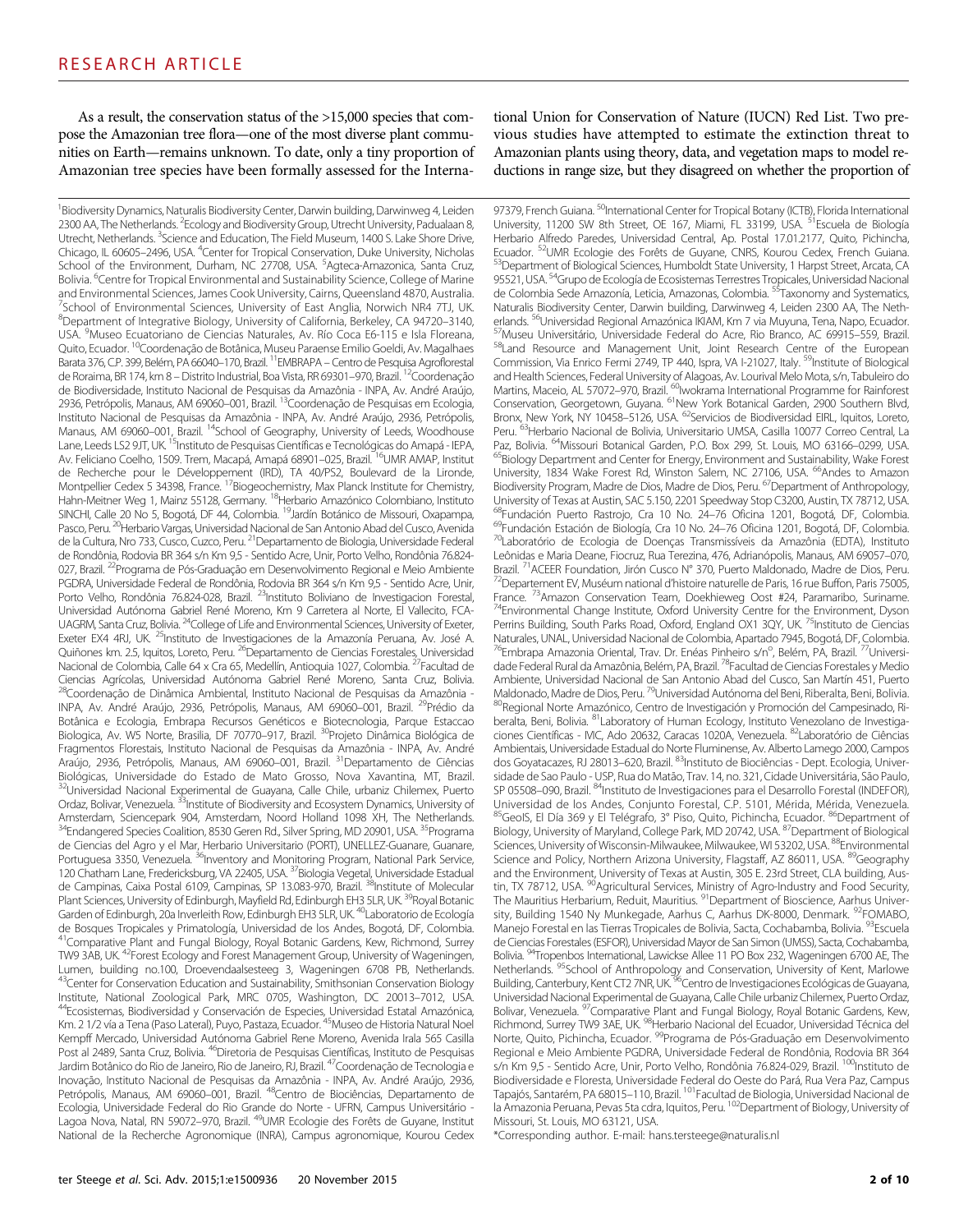threatened plant species in the Amazon is low (5 to 9%) (12) or moderate (20 to 33%) (13).

Here, we build on that work by using a spatially explicit model of tree species abundance (14) based on 1485 forest inventories (fig. S1) to quantify how historical deforestation across Amazonia (1, 2, 15) has reduced the population sizes of 4953 relatively common tree species. We use a separate model to estimate population declines for an additional 10,247 rarer tree species. For both models, we also estimate the population losses expected for 2050 under two deforestation scenarios  $(1, 2)$  and ask to what extent projected losses can be prevented by Amazonia's existing protected area network. In contrast to previous studies, which presented results in

the currency of statistical probability of extinction, we interpret our results using the criteria of the IUCN Red List of Threatened Species, the most commonly used yardstick for species conservation status.

# RESULTS

#### Effects of historical forest loss on tree populations

The original lowland forests of Amazonia are estimated to have covered 5.74 million  $km^2$  (fig. S2), 11.4% of which had been deforested by 2013 (1, 2) (figs. S3 and S4A and appendix S1). Most of the estimated



Fig. 1. Estimated population declines and threat status of Amazonian tree species under historical deforestation and two projected deforestation scenarios. Historical deforestation (A to C). Projected deforestation (D to I). Top row: Percent population loss of 4953 tree species in the entire Amazon and in six Amazonian regions. Middle row: Percent species in a DGC estimated as globally threatened based on projected (including historical) forest loss (IUCN A2 and A4;  $n = 4953$ ). Bottom row: Proportion of all 15,200 Amazonian tree species estimated to be globally threatened based on four different IUCN threat criteria. BAU: projected (including historical) deforestation through 2050 based on a BAU scenario (1, 2); IGS: projected (including historical) deforestation through 2050 based on an IGS (1, 2). Cristalino State Park is the small black polygon in southeastern Amazonia, encircled in (B). CA, Central Amazonia; GS, Guiana Shield; WAS, Southwestern Amazonia; WAN, Northwestern Amazonia; SA, Southern Amazonia; EA, Eastern Amazonia; CR, critically endangered; EN, endangered; VU, vulnerable.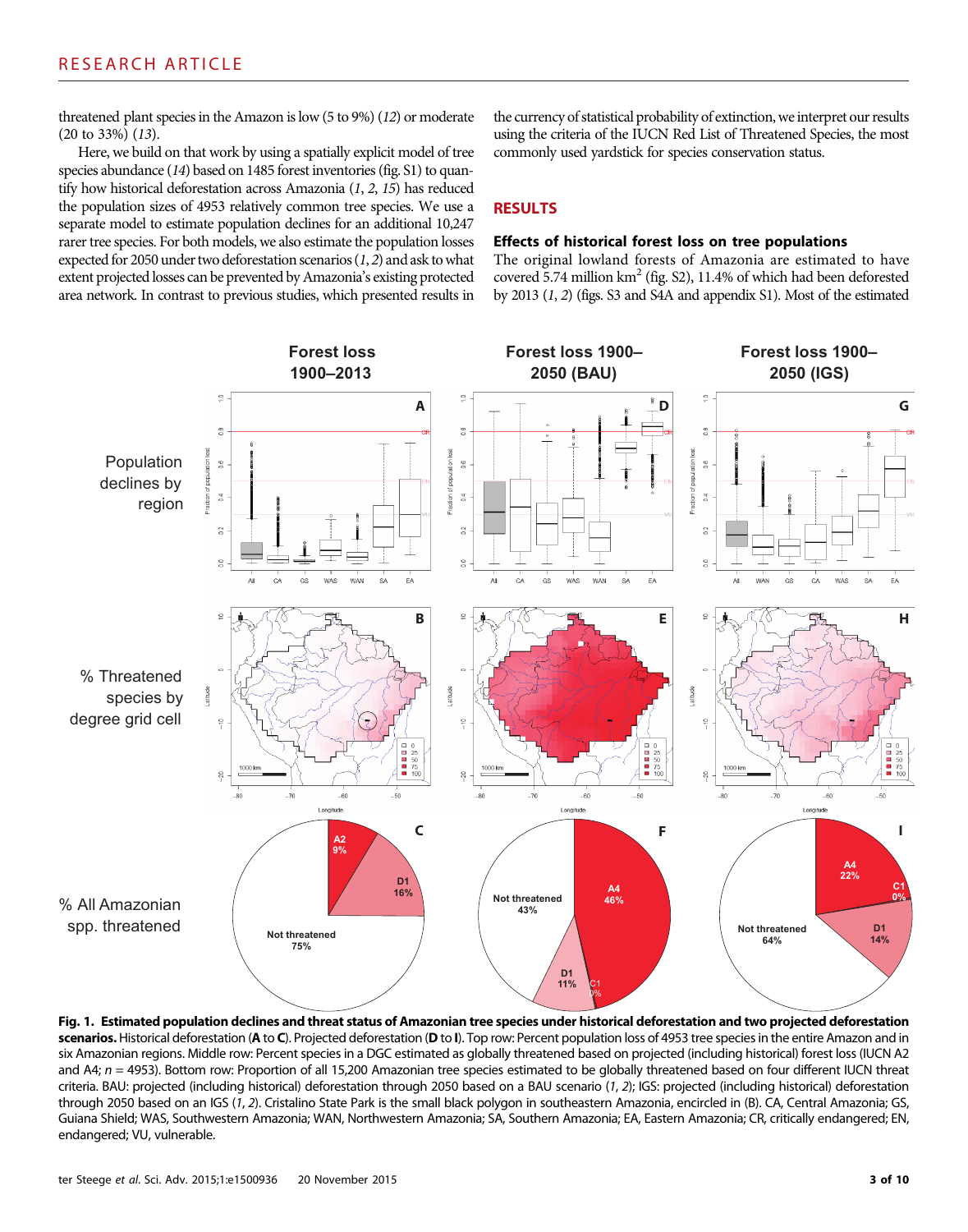$3.2 \times 10^{10}$  individual trees lost to date (appendixes S2 and S3) were in southern and eastern Amazonia (Fig. 1A).

Overlaying these deforestation data with the output of our spatial model of the distribution and abundance of 4953 relatively common tree species allowed us to estimate the impact of forest loss on the Amazonian populations of these species. Forest loss up to 2013 (figs. S3 and S4A) caused a mean decline of 11% in the number of individuals of tree species across Amazonia (median, 6%) (Fig. 1A and fig. S4D) and mean declines of 2 to 32% in individual Amazonian regions. Of 4953 common species, 342 (7.5%) have lost a large enough proportion of their original populations ( $\geq$ 30%) to qualify as globally threatened under IUCN criterion A2 (Fig. 1A and appendix S2). A separate analysis performed to model the distribution and extinction risk of 10,247 rare tree species in the Amazon suggested that 9% of them (a total of 967 species) have lost enough individuals to qualify as globally threatened under the same criterion (fig. S5A and table S1). Together, these analyses suggest that 9% of all Amazonian tree species likely qualify as threatened as a result of historical forest loss through 2013 (Fig. 1C). Adding the 2579 rare species that may qualify as threatened because they have an estimated <1000 individuals (IUCN criterion D1) increases the proportion of all threatened species to 25% (Table 1).

The data in fig. S4 (A and D) suggest a one-to-one relationship between percent historical forest loss and mean percent loss of individuals to date. Consequently, population losses of the common species are highest in regions where deforestation rates are highest, the so-called "Arc of Deforestation" in southern and eastern Amazonia. The same patterns were observed for rare species.

### Effects of projected forest loss on tree populations

We repeated the above analyses for two scenarios of projected forest loss (which include historical loss). The business-as-usual (BAU) scenario model (1) estimates that, by 2050, ~40% of the original Amazon forest will be destroyed (figs. S4B and S6 and appendix S1). The improved governance scenario (IGS) model (1) estimates forest loss by 2050 at 21% (figs. S4C and S7 and appendix S1). Under these two scenarios, only 31 to 42% of grid cells maintain >95% forest cover. As is the case for historical deforestation, future deforestation is projected to be most severe in southern and eastern Amazonia (34 to 66% and 42 to 76% forest cover loss, respectively).

For common species, mean population declines under the BAU scenario are estimated to be 35% (median, 32%), and absolute declines range from 0 to 83% (Fig. 1D, fig. S4E, and appendixes S2 and S3). Under the BAU scenario, 2567 (51%) of all common species likely qualify as threatened under IUCN criterion A4 (Fig. 1D). Under IGS, average losses are lower, with a mean of 20% (median, 18%) and a range of 0 to 82% (fig. S4F and appendixes S2 and S3); 774 (16%) of common species likely qualify as threatened (Fig. 1G). Again, the severest threat is found in southern and eastern Amazonia (Fig. 1G and fig. S4D).

Both scenarios also pose severe threats to rare species. Under the BAU scenario, 4466 (43%) of all rare species are predicted to lose ≥30% of their population by 2050 (fig. S5B and table S1), compared to 2590 (25%) of all rare species under IGS (fig. S5C and table S1). Under the BAU scenario, rare species are expected to be most severely hit in southern and eastern Amazonia, where the median population loss is 100% and more than 65 and 86% of the species, respectively, have population losses of more than 80% (table S1).

Combining the analyses of common and rare species suggests that 3364 to 7033 Amazonian tree species likely qualify as globally threatened as a result of a combination of historical and projected forest loss (Fig. 1, F and I). An additional 1657 to 2151 species in the data set are likely to qualify as globally threatened because they have very small population sizes (IUCN criteria C1 and D1). When all criteria are included, we find that 36 to 57% of Amazonian tree species likely qualify as globally threatened (Table 1).

### To what degree will protected areas and indigenous territories prevent declines of Amazonian tree populations?

Over the last 50 years, Amazonian countries have formalized a large network of protected areas and indigenous territories (fig. S8 and appendix S1) that now cover 52.2% of the basin: 9% in strict conservation reserves (SCRs) (fig. S9A) and 44.3% in sustainable use and indigenous reserves (SUIRs) (fig. S9B). Our models suggest that all of the 4953 common species are protected to some degree by SCRs and SUIRs (for convenience, we refer to both as protected areas) (fig. S9, C and D). Every common species is estimated to have more than 5500 adult individuals within protected areas, with 23%, on average, of these individuals occurring in SCRs and 77% in SUIRs. However, Performance is poor in some Amazonian regions. For example, the

Table 1. Number of Amazonian tree species estimated to qualify as globally threatened under four IUCN threat status criteria. Numbers of threatened species are nonoverlapping (that is, species listed for C1 did not qualify for A4). BAU = projected (including historical) deforestation through 2050 based on a BAU scenario (1, 2); IGS = projected (including historical) deforestation through 2050 based on an IGS (1, 2).

|                                                                                                                      | <b>Forest loss</b><br>1900-2013 | <b>Forest loss</b><br>1900-2050 (BAU) | <b>Forest loss</b><br>1900-2050 (IGS) |
|----------------------------------------------------------------------------------------------------------------------|---------------------------------|---------------------------------------|---------------------------------------|
| Total number of species                                                                                              | 15,200                          | 15,200                                | 15,200                                |
| Number of species with >30% observed population decline to date (IUCN A2)                                            | 1309                            |                                       |                                       |
| Number of species with >30% projected population decline over three generations (IUCN A4)                            |                                 | 7033                                  | 3364                                  |
| Number of species with >10% projected population decline over three generations<br>and <10,000 individuals (IUCN C1) |                                 | 38                                    | 44                                    |
| Number of species with <1000 individuals (IUCN D1)                                                                   | 2505                            | 1619                                  | 2107                                  |
| Total number of threatened species                                                                                   | 3814                            | 8690                                  | 5515                                  |
| Percentage of all species threatened                                                                                 | 25                              | 57                                    | 36                                    |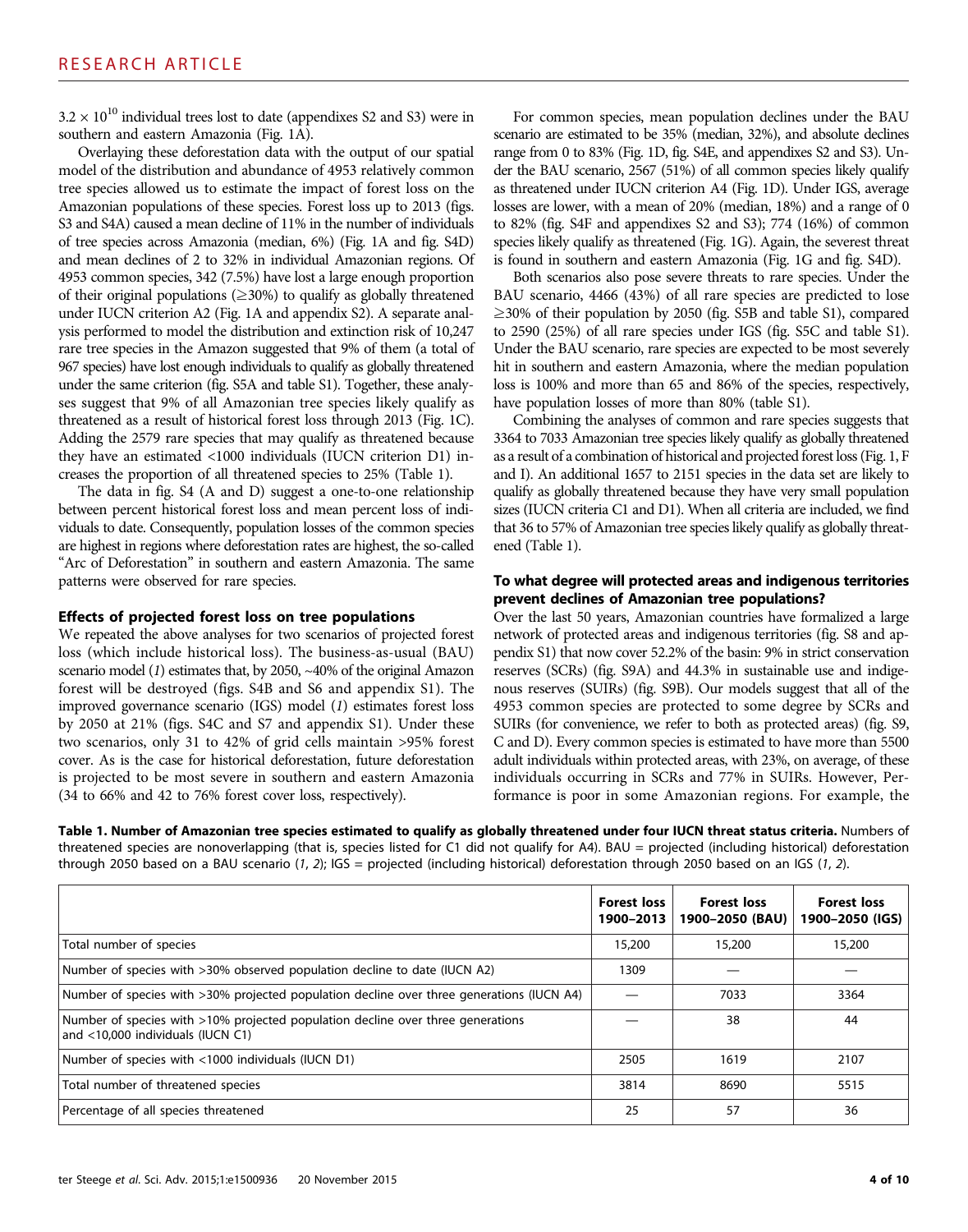scarcity of SCRs in central and eastern Amazonia means that, on average, only 2% of individuals of common species in these regions are in SCRs (fig. S9, C and D). Our simulation models also suggest that 580 of the 10,247 rare species have more than 70% of their individuals in SCRs (fig. S10A and table S2), compared to 4005 in SUIRs.

Preventing deforestation within protected areas between now and 2050 could significantly reduce the number of threatened Amazonian tree species because both 2050 deforestation scenarios assume significant deforestation within protected areas (figs. S11 to S13): one-third of projected BAU deforestation and 16% of projected IGS deforestation. If the deforestation that is projected to occur within protected areas under the BAU scenario and IGS is not factored in, the number of common species that likely qualify as threatened under IUCN criterion A4 will fall by 29 to 44%. For example, 63% of wild Brazil nut trees (Bertholletia excelsa) are expected to be lost by 2050 under the BAU scenario. Under a modified IGS that allows for no deforestation within protected areas, this percentage drops to 32%, and B. excelsa no longer qualifies as endangered (appendix S2).

#### **DISCUSSION**

Our analyses suggest that historical and ongoing forest loss may cause population declines of >30% in one-quarter to one-half of all Amazonian tree species by 2050. These declines affect species in all Amazonian regions, including iconic Amazonian trees such as Brazil nut (B. excelsa), wild populations of major food crops such as cacao (Theobroma cacao; 50% population decline with the BAU scenario) and açai palm (Euterpe oleracea; 72% decline with the BAU scenario), and 167 of the 227 hyperdominant taxa that account for half of all Amazonian trees (14). Although these declines comprise both historical population losses and population losses projected to occur in the future, they could be used to classify these species as threatened now under IUCN criterion A4b.

Thousands of other Amazonian tree species are likely to qualify as globally threatened because they have very small populations (Table 1). Although our methods and results are preliminary (see the Supplementary Materials), the statistical independence that we find between the estimated population size of a species and its fractional decline in numbers (fig. S14) suggests that the primary findings will remain stable as sampling improves.

#### A 22% increase in the global red list for plants

Our estimates of the threat status of all Amazonian tree species constitute the largest threat assessment ever carried out. In fact, the number of species assessed in our analyses (15,200) is nearly as large as the number of all plant species evaluated by the IUCN over its 50-year history (19,738) [Table 3b in the IUCN Red List (16)]. If the 194 countries that have adopted the Global Strategy for Plant Conservation are to meet target 2 ("A preliminary assessment of the conservation status of all known plant species" by 2020), it will require large scaling-up approaches such as the one described here [see also Miller et al. (17)].

Such approaches are urgently needed for South America's tropical flora. Over the last 10 years, only 1275 plant species from tropical South America were added to the IUCN Red List, despite strong evidence that the number should be at least an order of magnitude higher (18–21). In general, our results provide strong support to predictions that at least one in four plant species in the South American tropics now deserve listing as globally threatened (20). They also show that

most of the species that likely qualify as threatened in the region remain absent from global and national red lists. For example, of the 2567 common species that qualify as threatened under our BAU analysis, only 351 (14%) had previously been assessed using IUCN criteria and only 6% are listed as threatened. Adding all of our threatened Amazonian tree species to the IUCN Red List would increase the number of globally threatened plants on Earth by 22% and the number of globally threatened tree species by 36%.

We are aware, however, that our results are too preliminary to constitute a red list for Amazonian trees. Red-listing these species will require case-by-case assessments by the IUCN/Species Survival Commission Global Tree Specialist Group and country-level teams, taking into account other data sources and threat criteria. What we show here are the size, urgency, and feasibility of this task. A recent Brazilian effort to evaluate the threat status of 4617 plant species in Brazil reported a per-species cost of  $\sim$ US\$50 (19). This suggests that individually assessing the named species that we suspect to be threatened and making their threat status visible to the conservation community would cost <US\$1,000,000.

#### Most tropical tree species may be globally threatened

Despite strong spatial clustering in both deforestation scenarios and species distributions, our analyses reveal a simple rule of thumb that works at both regional and basinwide scales:  $n\%$  forest loss yields an average of  $\sim n\%$  population loss (Fig. 1 and fig. S4, A and D). This implies that tree species in other forest biomes of tropical South America have lost much larger proportions of their population than in the core closed-canopy Amazonian moist forest: for example, the Atlantic forest (84 to 88% forest loss) (22), the Cerrado (53%) (23), the Caatinga (37%) (23), and dry forests in general (>60%) (24).

Given that Africa has lost ~55% of its tropical forests and Asia has lost ~35%, mostly since 1900 (25), our analyses suggest that most tree species in the Old World tropics have lost more than 30% of their individuals over the last 150 years and thus qualify as globally threatened under IUCN criterion A4. In turn, because >90% of all tree species on Earth are tropical (26), trees may deserve to join cycads (63%), amphibians (41%), and corals (33%) on the list of groups with the highest proportions of globally threatened species.

Although many tropical tree species have symbiotic relationships with animals and co-occur with thousands of species of nonarboreal plants, high rates of threat cannot be inferred for these organisms in the same way because of their much shorter life spans. Bird et al. (27) compared estimated range maps of Amazonian bird species with maps of projected deforestation across three bird generations and found that only 5.5 to 18.8% of species qualified as threatened under IUCN criterion A4. Three bird generations in their model averaged 14.8 years, compared to 150 years in our tree model.

#### Linking forest loss, species threat status, and protected areas management in the Amazon

Heavy forest clearing in southern and eastern Amazonia has put an especially high proportion of tree species at risk of extinction (Fig. 1A). In the worst hit areas of the Arc of Deforestation, a third of tree species have already lost >30% of their population to deforestation, and more than half likely qualify as globally threatened based on projected (and historical) forest loss (Fig. 1B).

By linking spatial trends in forest loss to trends in the population sizes of individual Amazonian plant species in this way, models such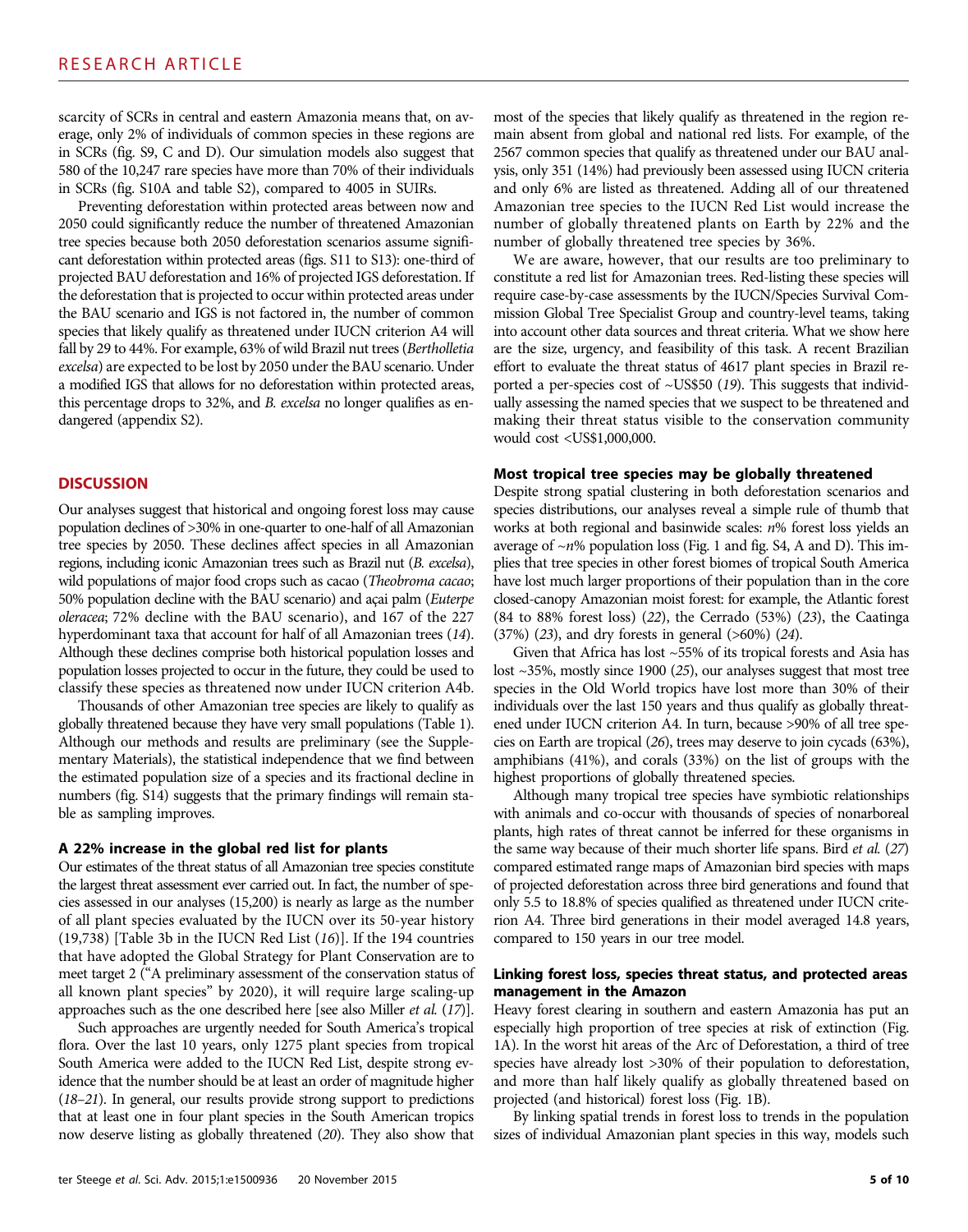as ours should soon make it possible to translate remote sensing–based data on Amazonian deforestation into site-specific and species-specific guidance for conservation managers. It will also be possible to model how individual species will be affected by infrastructure projects (28) such as major hydroelectric dams (29), degazetting of protected areas (30), and other drivers of Amazonian forest loss. This could have serious implications for large-scale development projects, which are increasingly required to protect IUCN-listed taxa and their habitat [for example, Performance Standard 6. Biodiversity Conservation and Sustainable Management of Natural Resources (31)].

These models can also generate predictions about which plant species occur in which protected areas and, thus, to what extent these species are protected and where. For example, floristic surveys at Cristalino State Park, in one of Brazil's most severely deforested regions, have recorded at least 551 tree species (32). Appendix S4 lists another 766 species that have a high probability of occurring at Cristalino State Park according to our model and shows that as many as 1214 of the 1317 species known or expected from Cristalino State Park likely qualify as globally threatened under the BAU scenario. Similar analyses could help ensure that Amazonian protected areas with especially high numbers of globally threatened tree species receive the level of protection and funding they merit.

Many practical and scientific obstacles stand in the way of a stable, comprehensive red list for Amazonian tree species (see the Supplementary Materials). We have shown in this study that such a list will include several thousand species, many of which are now considered common, and will include a very large majority of the tree species occurring in the Amazon's worst hit regions. As Amazonian forest loss continues, new approaches such as these will be needed to help guide management away from BAU scenarios and ensure a long-term future for the world's richest tree flora. Indeed, sustaining the recent historical trend of reduced Amazonian deforestation through 2050 will keep as many tree species from becoming critically endangered as there are critically endangered plant species on the IUCN Red List today.

### MATERIALS AND METHODS

#### Amazonian base map

To overlay spatial data on deforestation, protected areas, and tree species distribution and abundance, we first made a base map of Amazonia. The borders of the base map were the same as those in our previous study (14). We gridded this landscape into 0.1-degree grid cells (01DGCs) (33) and eliminated all 01DGCs that were more than 50% water (33), nonforest vegetation such as open wetlands or savannahs (1), or elevations of  $>500$  m (34). This reduced the total area by 17%. We then quantified the area of all individual 01DGCs, which varies with latitude because of distance from the equator  $(-124 \text{ km}^2 \text{ at the}$ equator,  $\sim$ 106 km<sup>2</sup> at 14°S, and  $\sim$ 120 km<sup>2</sup> at 8°N). The final forest map consists of 46,986 01DGCs or 5.79 million  $km^2$  (fig. S1).

#### Tree density

Our tree inventory data come from the Amazon Tree Diversity Network (ATDN) (14). The methods we used to estimate tree density, abundance, and distribution are similar to those used in our previous study (14) but are based on >20% more tree plots than in that study. The ATDN now comprises 1766 (1-ha) tree inventory plots scattered throughout Amazonia (fig. S1).

The total number of trees in Amazonia with ≥10 cm diameter at breast height was estimated as in our previous study (14) but with a larger subset of plots (1625) and at the 1-degree grid cell (DGC) level. We constructed a locally weighted (loess) regression model for tree density (stems/ha) on the basis of the observed tree density in 1625 plots, with latitude, longitude, and their interaction as independent variables. The span was set at 0.5 to yield a relatively smooth average. The model was used to estimate the average tree density in each DGC  $(D_{\text{DGC}},)$ stems/ha) (fig. S15). This average density per hectare was then multiplied by the total forested area of each DGC to obtain the total number of trees in the DGC. The total number of trees estimated was  $3.2 \times 10^{11}$ . This is 17.9% lower than the estimate in our previous study (14) because this number corrects for the actual lowland forest cover in each DGC.

# Modeled population sizes and species distributions: Common species

Analyses of tree species composition were performed with a subset of 1560 plots in which all 775,532 free-standing trees  $\geq$ 10 cm diameter at breast height had been identified with a valid name at the species (86.0%), genus (97.2%), or family (99.0%) level before our study. Most plots (1282) measured exactly 1 ha, 392 were smaller (0.25 to 0.99), 91 were larger (1.01 to 4), and 4 were plotless samples (point-centered quarter) for which the number of trees was equivalent to that typically found in 0.5 to 1 ha. Most issues of species identification and nomenclature were handled as in our previous study  $(14)$ , but there were some exceptions. Species with a "cf." identification were accepted as belonging to the named species, whereas those with "aff." were tabulated at the genus level. All data associated with names that were clearly wrong (for example, those of small herbs) were disregarded.

Although we assume identification error to be within acceptable limits for common species [see discussion in our previous paper (14)], we retained only plots in which  $\geq$ 60% of individuals were identified to species (1480 plots) (fig. S16). The number of trees belonging to each species in the DGC was estimated as follows. Abundances of all valid species were converted into relative abundances for each plot:  $RA_i = n_i/N$ , where  $n_i$  is the number of individuals of species *i* and *N* is the total number of trees in the plot (including unidentified trees) (14). For each of the 4953 species with a valid name in the 1485 plots, we constructed an inverse distance weighting (IDW) model for  $RA<sub>i</sub>$ , with a power of 2, a maximum number of plots used for each local estimation of 150, and a maximum distance parameter of 4°. We did not use a LOESS model (14) because this had the undesirable effect of predicting very small occurrences of species far from localities where the species was actually recorded. For a similar reason, we used a cutoff of 4° with IDW modeling because, otherwise, species would have very low densities over the entire Amazon. These adjustments have a significant effect on the ranges of species [that is, ranges here are smaller than in our previous study (14)] but a negligible effect on their total number of individuals. The number of individuals of species  $i$  in a given DGC was then simply the total number of trees in the DGC multiplied by the fraction of the species i. Although we used a slightly different approach and a slightly larger data set compared to those in our previous study (14), our results are very similar to the results of that study.

## Modeled population sizes and species distributions: Rare species

To estimate the total number of tree species present in Amazonia, we extrapolated the rank-abundance distribution of the 4953 named species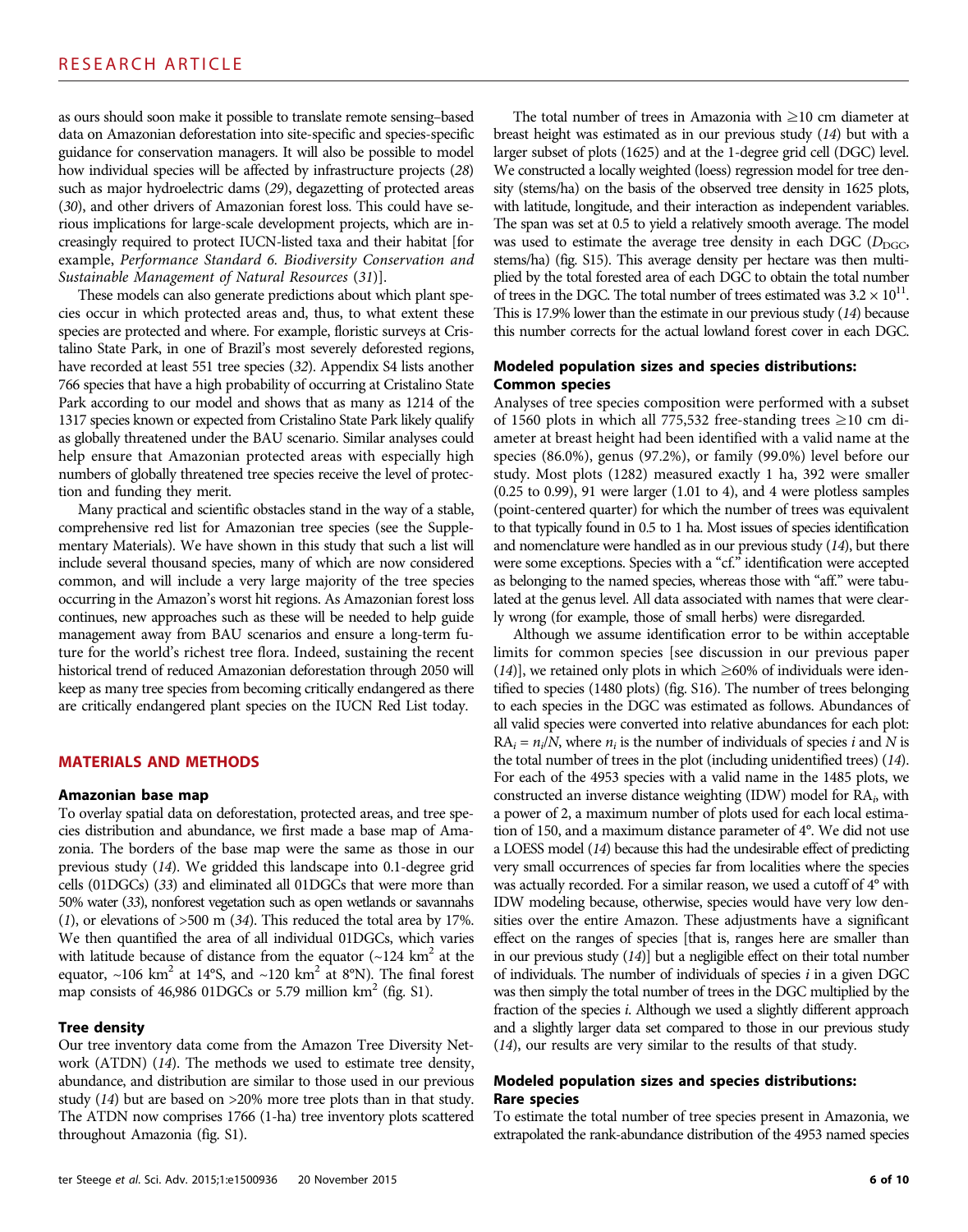as in our previous study (14). This yielded an additional 10,247 species, for a total of 15,200 estimated tree species in Amazonia. For shorthand, in this paper, we refer to the 4953 named species as "common species" and to the 10,247 other taxa as "rare species."

Because our tree plot data cannot tell us how these very rare species are distributed, we carried out a separate modeling exercise to estimate the degree to which their ranges overlap with deforestation or protected areas. In doing this, we relied on two simplifying assumptions: (i) these rare species have small circular geographic ranges whose sizes are correlated to their population sizes (13) and (ii) these species are not randomly distributed across the Amazon but instead are more likely to occur in DGCs with higher overall tree diversity. This stratification is consistent with the theoretical notion that there is a one-to-one relationship between Fisher's  $\alpha$  at large sample sizes and rare species (in large samples, the number of singletons actually equals Fisher's  $\alpha$ , the number of doubletons equals  $-\alpha/2$ , and the number of tripletons equals  $\sim \alpha/3$ ...) (35). To estimate how many rare species occur in each DGC, we made an updated map of tree diversity (Fisher's  $\alpha$ ) in Amazonia (36) at 0.1° resolution and used this map to stratify the position of rare species. For each rare species, a DGC was chosen randomly, with a probability proportional to the DGC's Fisher's  $\alpha$ . Range size was calculated for all 10,247 species as in the study of Hubbell et al. (13). Each circular range was overlain on deforestation and protected area maps (pixels at 0.1° resolution). The fraction of the population intersecting these maps was then calculated as the number of pixels of deforestation (or protected area) divided by the total number of pixels of forest within that circular section. This was repeated 500 times to provide the mean expectation and confidence limits.

#### Protected areas and deforestation

Spatial data and categories of Amazonian protected areas were gathered from the World Database of Protected Areas (37) and updated with individual country park service sources (for example, [http://](http://geo.sernanp.gob.pe/geoserver) geo.sernanp.gob.pe/geoserver) and—[for indigenous territories of Guyana,](http://geo.sernanp.gob.pe/geoserver) Peru, and Bolivia—[with data from Red Amazónica de Información](http://geo.sernanp.gob.pe/geoserver) [Socioambiental Georeferenciada \(http://raisg.socioambiental.org/\).](http://raisg.socioambiental.org/) [We did not include indigenous territories from Suriname, Venezuela,](http://raisg.socioambiental.org/) [and Ecuador because these areas are not yet officially designated.](http://raisg.socioambiental.org/) [Protected areas were classified as SCRs \(IUCN categories Ia to IV\) or](http://raisg.socioambiental.org/) [SUIRs \(IUCN categories V to VII and all other types\) \(table S3\). Where](http://raisg.socioambiental.org/) [the data indicated an overlap between SCRs and SUIRs, the overlap was](http://raisg.socioambiental.org/) [designated as SCR.](http://raisg.socioambiental.org/)

Historical deforestation up to 2013 was based on data from Soares-Filho et al. (1, 2) and Hansen et al. (15). To estimate projected deforestation in 2050 (including historical deforestation), we used both BAU scenario and IGS based on the work of Soares-Filho et al. (1, 2). Every 01DGC of the Amazonian base map was classified as protected or unprotected and as forested or deforested, depending on whether >50% of the 01DGC was occupied by a protected area or deforestation.

For common species, we estimated the number of individuals of a given species that fell within areas of deforestation or protection by first multiplying the population size in each DGC by the proportion of its 01DGCs that were classified as deforested or protected. This analysis assumes that the individuals of a species are homogeneously distributed within each DGC. We then summed the results for all DGCs to yield the total number of individuals of each species that were lost to deforestation or occurred within a protected area.

For rare species, the proportion of the number of individuals of a given rare species lost in a given DGC was quantified as the proportion of that DGC classified as deforested. Rare species in heavily deforested DGCs thus show a much higher loss than those in less disturbed DGCs, and those in intact DGCs had zero losses. The degree to which rare species' distributions overlap with protected areas was estimated in the same fashion. All analyses were carried out with R software (38).

# SUPPLEMENTARY MATERIALS

Supplementary material for this article is available at [http://advances.sciencemag.org/cgi/](http://advances.sciencemag.org/cgi/content/full/1/10/e1500936/DC1) [content/full/1/10/e1500936/DC1](http://advances.sciencemag.org/cgi/content/full/1/10/e1500936/DC1)

Use of the IUCN threat criteria

Caveats regarding deforestation scenarios

Caveats regarding population models

Caveats regarding the interaction between tree species populations and forest loss Fig. S1. Map of Amazonia showing the location of the 1485 ATDN plots that contributed data

to this report.

Fig. S2. Map of lowland forests in the Amazon.

Fig. S3. Total deforestation of the Amazon by 2013. Fig. S4. Deforestation and tree population declines in the Amazon.

Fig. S5. Deforestation and tree population declines of rare species in the Amazon. Table S1. Deforestation and tree population declines of rare species in the Amazon.

Fig. S6. Projected (including historical) deforestation in the Amazon by 2050 in the BAU scenario.

Fig. S7. Projected (including historical) deforestation in the Amazon by 2050 in the IGS.

Fig. S8. Protected areas and indigenous territories in the Amazon.

Fig. S9. How much of the Amazon is protected and how many individual trees do protected areas protect?

Fig. S10. Rare species in protected areas and indigenous territories.

Table S2. Rare species in protected areas and indigenous territories.

Fig. S11. Protected areas and indigenous territories in the Amazon with deforestation according to BAU scenario 2050.

Fig. S12. Protected areas and indigenous territories in the Amazon with deforestation according to IGS 2050.

Fig. S13. How much forest loss has taken place and will take place in Amazonian protected areas?

Fig. S14. Decline in relative population size shows no relationship with original population size in (A) BAU scenario and (B) IGS.

Fig. S15. Interpolated stem density for the Amazon.

Fig. S16. Interpolated identification level of plots in the Amazon.

Fig. S17. Projected and observed deforestation in Amazonia from 2002 to 2013.

Table S3. IUCN categories, designations, and conversion into SCRs (1) and SUIRs (2).

Appendix S1. Data by DGC.

Appendix S2. Data by species.

Appendix S3. Data of individuals by region.

Appendix S4. Tree species estimated to occur in Cristalino State Park in Brazil but not yet recorded there (32) and their estimated threat status according to historical and projected deforestation.

Appendix S5. Plot metadata.

References (39–83)

# REFERENCES AND NOTES

- 1. B. S. Soares-Filho, D. C. Nepstad, L. M. Curran, E. Voll, G. C. Cerqueira, R. A. Garcia, C. A. Ramos, A. McDonald, P. Lefebvre, P. Schlesinger, Eds., LBA-ECO LC-14 Modeled Deforestation Scenarios, Amazon Basin: 2002-2050 (Oak Ridge National Laboratory Distributed Active Archive Center, Oak Ridge, TN, 2013); [http://daac.ornl.gov//LBA/guides/LC14\\_Amazon\\_Scenarios.html](http://daac.ornl.gov//LBA/guides/LC14_Amazon_Scenarios.html)
- 2. B. S. Soares-Filho, D. C. Nepstad, L. M. Curran, G. C. Cerqueira, R. A. Garcia, C. A. Ramos, E. Voll, A. McDonald, P. Lefebvre, P. Schlesinger, Modelling conservation in the Amazon basin. Nature 440, 520–523 (2006).
- 3. P. M. Fearnside, Deforestation in Brazilian Amazonia: History, rates, and consequences. Conserv. Biol. 19, 680–688 (2005).
- 4. N. J. H. Smith, P. Alvim, A. Homma, I. Falesi, A. Serrão, Environmental impacts of resource exploitation in Amazonia. Glob. Environ. Change 1, 313–320 (1991).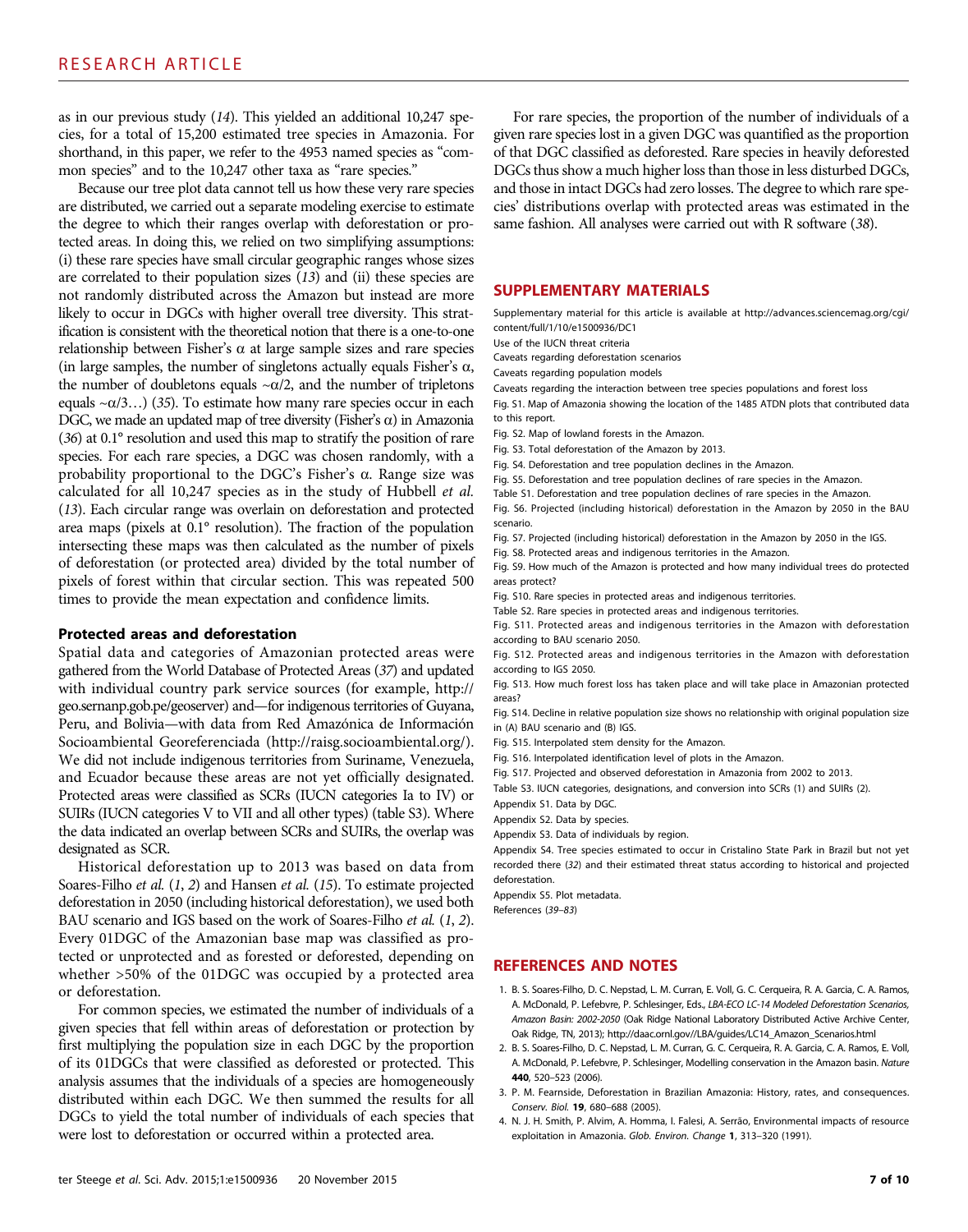- 5. E. A. Davidson, A. C. de Araújo, P. Artaxo, J. K. Balch, I. F. Brown, M. M. C. Bustamante, M. T. Coe, R. S. DeFries, M. Keller, M. Longo, J. W. Munger, W. Schroeder, B. S. Soares-Filho, C. M. Souza, S. C. Wofsy, The Amazon basin in transition. Nature 481, 321–328 (2012).
- 6. L. E. O. C. Aragão, Y. Malhi, R. M. Roman-Cuesta, S. Saatchi, L. O. Anderson, Y. E. Shimabukuro, Spatial patterns and fire response of recent Amazonian droughts. Geophys. Res. Lett. 34, L07701 (2007).
- 7. Y. Malhi, J. T. Roberts, R. A. Betts, T. J. Killeen, W. Li, C. A. Nobre, Climate change, deforestation, and the fate of the Amazon. Science 319, 169-172 (2008).
- 8. D. Nepstad, D. McGrath, C. Stickler, A. Alencar, A. Azevedo, B. Swette, T. Bezerra, M. DiGiano, J. Shimada, R. Seroa da Motta, E. Armijo, L. Castello, P. Brando, M. C. Hansen, M. McGrath-Horn, O. Carvalho, L. Hess, Slowing Amazon deforestation through public policy and interventions in beef and soy supply chains. Science 344, 1118-1123 (2014).
- 9. C. D'Almeida, C. J. Vörösmarty, G. C. Hurtt, J. A. Marengo, S. L. Dingman, B. D. Keim, The effects of deforestation on the hydrological cycle in Amazonia: A review on scale and resolution. Int. J. Climatol. 27, 633–647 (2007).
- 10. L. E. O. C. Aragão, Environmental science: The rainforest's water pump. Nature 489, 217–218 (2012).
- 11. D. V. Spracklen, S. R. Arnold, C. M. Taylor, Observations of increased tropical rainfall preceded by air passage over forests. Nature 489, 282–285 (2012).
- 12. K. J. Feeley, M. R. Silman, Extinction risks of Amazonian plant species. Proc. Natl. Acad. Sci. U.S.A. 106, 12382–12387 (2009).
- 13. S. P. Hubbell, F. He, R. Condit, L. Borda-de-Água, J. Kellner, H. ter Steege, How many tree species are there in the Amazon and how many of them will go extinct? Proc. Natl. Acad. Sci. U.S.A. 105, 11498-11504 (2008).
- 14. H. ter Steege, N. C. A. Pitman, D. Sabatier, C. Baraloto, R. P. Salomão, J. E. Guevara, O. L. Phillips, C. V. Castilho, W. E. Magnusson, J.-F. Molino, A. Monteagudo, P. N. Vargas, J. C. Montero, T. R. Feldpausch, E. N. Honorio Coronado, T. J. Killeen, B. Mostacedo, R. Vasquez, R. L. Assis, J. Terborgh, F. Wittmann, A. Andrade, W. F. Laurance, S. G. W. Laurance, B. S. Marimon, B.-H. Marimon Jr., I. C. G. Vieira, I. L. Amaral, R. Brienen, H. Castellanos, D. C. López, J. F. Duivenvoorden, H. F. Mogollón, F. D. de Almeida Matos, N. Dávila, R. García-Villacorta, P. R. S. Diaz, F. Costa, T. Emilio, C. Levis, J. Schietti, P. Souza, A. Alonso, F. Dallmeier, A. J. D. Montoya, M. T. F. Piedade, A. Araujo-Murakami, L. Arroyo, R. Gribel, P. V. A. Fine, C. A. Peres, M. Toledo, G. A. Aymard C., T. R. Baker, C. Cerón, J. Engel, T. W. Henkel, P. Maas, P. Petronelli, J. Stropp, C. E. Zartman, D. Daly, D. Neill, M. Silveira, M. R. Paredes, J. Chave, D. de Andrade Lima Filho, P. M. Jørgensen, A. Fuentes, J. Schöngart, F. C. Valverde, A. Di Fiore, E. M. Jimenez, M. C. P. Mora, J. F. Phillips, G. Rivas, T. R. van Andel, P. von Hildebrand, B. Hoffman, E. L. Zent, Y. Malhi, A. Prieto, A. Rudas, A. R. Ruschell, N. Silva, V. Vos, S. Zent, A. A. Oliveira, A. C. Schutz, T. Gonzales, M. T. Nascimento, H. Ramirez-Angulo, R. Sierra, M. Tirado, M. N. U. Medina, G. van der Heijden, C. I. A. Vela, E. V. Torre, C. Vriesendorp, O. Wang, K. R. Young, C. Baider, H. Balslev, C. Ferreira, I. Mesones, A. Torres-Lezama, L. E. U. Giraldo, R. Zagt, M. N. Alexiades, L. Hernandez, I. Huamantupa-Chuquimaco, W. Milliken, W. P. Cuenca, D. Pauletto, E. V. Sandoval, L. V. Gamarra, K. G. Dexter, K. Feeley, G. Lopez-Gonzalez, M. R. Silman, Hyperdominance in the Amazonian tree flora. Science 342, 1243092 (2013).
- 15. M. Hansen, P. V. Potapov, R. Moore, M. Hancher, S. A. Turubanova, A. Tyukavina, D. Thau, S. V. Stehman, S. J. Goetz, T. R. Loveland, A. Kommareddy, A. Egorov, L. Chini, C. O. Justice, J. R. G. Townshend, High-resolution global maps of 21st-century forest cover change. Science 342, 850–853 (2013).
- 16. IUCN, IUCN Red List (2014); [http://cmsdocs.s3.amazonaws.com/summarystats/2014\\_3\\_Summary\\_](http://cmsdocs.s3.amazonaws.com/summarystats/2014_3_Summary_Stats_Page_Documents/2014_3_RL_Stats_Table_3b.pdf) [Stats\\_Page\\_Documents/2014\\_3\\_RL\\_Stats\\_Table\\_3b.pdf](http://cmsdocs.s3.amazonaws.com/summarystats/2014_3_Summary_Stats_Page_Documents/2014_3_RL_Stats_Table_3b.pdf)
- 17. J. S. Miller, G. A. Krupnick, H. Stevens, H. Porter-Morgan, B. Boom, P. Acevedo-Rodríguez, J. Ackerman, D. Kolterman, E. Santiago, C. Torres, J. Velez, Toward target 2 of the Global Strategy for Plant Conservation: An expert analysis of the Puerto Rican flora to validate new streamlined methods for assessing conservation status. Ann. Mo. Bot. Gard. 99, 199-205 (2013).
- 18. B. León, J. Roque, C. Ulloa Ulloa, N. Pitman, P. M. Jørgensen, A. Cano, Libro rojo de las plantas endémicas del Perú. Rev. Peruana Biol. 13, 1-976 (2006).
- 19. G. Martinelli, M. Avila Moraes, in Livro vermelho da flora do Brasil (Instituto de Pesquisas Jardim Botânico do Rio de Janeiro, Rio de Janeiro, Brazil, 2013).
- 20. N. C. A. Pitman, P. M. Jørgensen, Estimating the size of the world's threatened flora. Science 298, 989 (2002).
- 21. N. C. A. Pitman, P. M. Jørgensen, R. S. R. Williams, S. León-Yánez, R. Valencia, Extinction-rate estimates for a modern neotropical flora. Conserv. Biol. 16, 1427-1431 (2002).
- 22. M. C. Ribeiro, J. P. Metzger, A. C. Martensen, F. J. Ponzoni, M. M. Hirota, The Brazilian Atlantic forest: How much is left, and how is the remaining forest distributed? Implications for conservation. Biol. Conserv. 142, 1141–1153 (2009).
- 23. R. Beuchle, R. C. Grecchia, Y. E. Shimabukuro, R. Seligerc, H. D. Eva, E. Sano, F. Achard, Land cover changes in the Brazilian Cerrado and Caatinga biomes from 1990 to 2010 based on a systematic remote sensing sampling approach. Appl. Geogr. 58, 116–127 (2015).
- 24. C. A. Portillo-Quintero, G. A. Sánchez-Azofeifa, Extent and conservation of tropical dry forests in the Americas. Biol. Conserv. 143, 144–155 (2010).
- 25. N. S. Sodhi, M. R. C. Posa, T. M. Lee, D. Bickford, L. P. Koh, B. W. Brook, The state and conservation of Southeast Asian biodiversity. Biodivers. Conserv. 19, 317–328 (2010).
- 26. P. V. A. Fine, An evaluation of the geographic area hypothesis using the latitudinal gradient in North American tree diversity. Evol. Ecol. Res. 3, 413–428 (2001).
- 27. J. P. Bird, G. M. Buchanan, A. C. Lees, R. P. Clay, P. F. Develey, I. Yépez, S. H. M. Butchart, Integrating spatially explicit habitat projections into extinction risk assessments: A reassessment of Amazonian avifauna incorporating projected deforestation. Divers. Distrib. 18, 273–281 (2012).
- 28. P. Fearnside, W. F. Laurance, M. A. Cochrane, S. Bergen, P. Sampaio, C. Barber, S. D'Angelo, T. Fernandes, The future of Amazonia: Models to predict the consequences of future infrastructure in Brazil's multi-annual plans. Novos Cad. 15, 25–52 (2012).
- 29. M. Benchimol, C. A. Peres, Edge-mediated compositional and functional decay of tree assemblages in Amazonian forest islands after 26 years of isolation. J. Ecol. 103, 408-420 (2015).
- 30. E. Bernard, L. A. O. Penna, E. Araújo, Downgrading, downsizing, degazettement, and reclassification of protected areas in Brazil. Conserv. Biol. 28, 939–950 (2014).
- 31. International Finance Corporation, Performance Standard 6. Biodiversity Conservation and Sustainable Management of Natural Resources (International Finance Corporation, Washington, DC, 2012).
- 32. D. C. Zappi, D. Sasaki, W. Milliken, J. Iva, G. S. Henicka, N. Biggs, S. Frisby, Plantas vasculares da região do Parque Estadual Cristalino, norte de Mato Grosso, Brasil. Acta Amazonica 41, 29–38 (2011).
- 33. Environmental Systems Research Institute, ESRI Data & Maps 1999. An ESRI White Paper (Environmental Systems Research Institute, Redlands, CA, 1999).
- 34. Jet Propulsion Laboratory, (NASA, 2009), vol. 2008; [www2.jpl.nasa.gov/srtm/](http://www2.jpl.nasa.gov/srtm/)
- 35. R. A. Fisher, A. S. Corbet, C. B. Williams, The relation between the number of species and the number of individuals in a random sample of an animal population. J. Anim. Ecol. 12, 42–58 (1943).
- 36. H. ter Steege, N. Pitman, D. Sabatier, H. Castellanos, P. Van Der Hout, D. C. Daly, M. Silveira, O. Phillips, R. Vasquez, T. Van Andel, J. Duivenvoorden, A. A. De Oliveira, R. Ek, R. Lilwah, R. Thomas, J. Van Essen, C. Baider, P. Maas, S. Mori, J. Terborgh, P. N. Vargas, H. Mogollón, W. Morawetz, A spatial model of tree  $\alpha$ -diversity and tree density for the Amazon. Biodivers. Conserv. 12, 2255–2277 (2003).
- 37. protectedplanet.net, World Database of Protected Areas (UNEP, WCMC, IUCN, WCPA, 2010), vol. 2014; [www.protectedplanet.net](http://www.protectedplanet.net)
- 38. R Development Core Team (R Foundation for Statistical Computing, Vienna, Austria, 2011).
- 39. IUCN, IUCN Red List Categories and Criteria. Version 3.1 (IUCN, Gland, Switzerland, ed. 2, 2012).
- 40. T. R. Baker, R. T. Pennington, S. Magallon, E. Gloor, W. F. Laurence, M. Alexiades, E. Alvarez, A. Araujo, E. J. M. M. Arets, G. Aymard, A. A. de Oliveira, I. Amaral, L. Arroyo, D. Bonal, R. J. W. Brienen, J. Chave, K. G. Dexter, A. Di Fiore, E. Eler, T. R. Feldpausch, L. Ferreira, G. Lopez-Gonzales, G. van der Heijden, N. Higuchi, E. Honorio, I. Huamantupa, T. J. Killeen, S. Laurance, C. Leaño, S. L. Lewis, Y. Malhi, B. S. Marimon, B. Hur Marimon Jr., A. M. Mendoza, D. Neill, M. C. Peñuela-Mora, N. Pitman, A. Preito, C. A. Quesada, F. Ramírez, H. Ramírez Angulo, A. Rudas, A. R. Ruschel, R. P. Salomão, A. S. de Andrade, J. N. M. Silva, M. Silveira, M. F. Simon, W. Spironello, H. ter Steege, J. Terborgh, M. Toledo, A. Torres-Lezama, R. Vasquez, I. C. Guimaraes Vieira, E. Vilanova, V. A. Vos, O. L. Phillips, Fast demographic traits promote high diversification rates of Amazonian trees. Frol. Lett. 17, 527–536 (2014).
- 41. J. W. F. Slik, V. Arroyo-Rodríguez, S.-I. Aiba, P. Alvarez-Loayza, L. F. Alves, P. Ashton, P. Balvanera, M. L. Bastian, P. J. Bellingham, E. van den Berg, L. Bernacci, P. da Conceição Bispo, L. Blanc, K. Böhning-Gaese, P. Boeckx, F. Bongers, B. Boyle, M. Bradford, F. Q. Brearley, M. Breuer-Ndoundou Hockemba, S. Bunyavejchewin, D. C. L. Matos, M. Castillo-Santiago, E. L. M. Catharino, S.-L. Chai, Y. Chen, R. K. Colwell, R. L. Chazdon, C. Clark, D. B. Clark, D. A. Clark, H. Culmsee, K. Damas, H. S. Dattaraja, G. Dauby, P. Davidar, S. J. DeWalt, J.-L. Doucet, A. Duque, G. Durigan, K. A. O. Eichhorn, P. V. Eisenlohr, E. Eler, C. Ewango, N. Farwig, K. J. Feeley, L. Ferreira, R. Field, A. T. de Oliveira Filho, C. Fletche, O. Forshed, G. Franco, G. Fredriksson, T. Gillespie, J.-F. Gillet, G. Amarnath, D. M. Griffith, J. Grogan, N. Gunatilleke, D. Harris, R. Harrison, A. Hector, J. Homeier, N. Imai, A. Itoh, P. A. Janse, C. A. Joly, B. H. J. de Jong, K. Kartawinata, E. Kearsley, D. L. Kelly, D. Kenfack, M. Kessler, K. Kitayama, R. Kooyman, E. Larney, Y. Laumonier, S. Laurance, W. F. Laurance, M. J. Lawes, I. L. do Amaral, S. G. Letche, J. Lindsell, X. Lu, A. Mansor, A. Marjokorpi, E. H. Martin, H. Meilb, F. P. L. Melo, D. J. Metcalfe, V. P. Medjibe, J. P. Metzger, J. Millet, D. Mohandass, J. C. Montero, M. de Morisson Valeriano, B. Mugerwa, H. Nagamasu, R. Nilus, S. Ochoa-Gaonau, O. Onrizal, N. Page, P. Parolin, M. Parre, N. Parthasarathy, E. Paudel, A. Permana, M. T. F. Piedade, N. C. A. Pitman, L. Poorter, A. D. Poulsen, J. Poulsen, J. Powers, R. C. Prasad, J.-P. Puyravaud, J.-C. Razafimahaimodiso, J. Reitsma, J. R. dos Santos, W. R. Spironello, H. Romero-Saltos, F. Rovero, A. H. Rozak, K. Ruokolainen, E. Rutishauser, F. Saiter, P. Saner, B. A. Santos, F. Santos, S. K. Sarker, M. Satdichanh, C. B. Schmitt, J. Schöngart, M. Schulze, M. S. Suganuma, D. Sheil, E. da Silva Pinheiro, P. Sist, T. Stevart, R. Sukumar, I.-F. Sun, T. Sunderland, H. S. Suresh, E. Suzukic, M. Tabarelli, J. Tang, N. Targhetta, I. Theilade, D. W. Thomas, P. Tchouto, J. Hurtado, R. Valencia, J. L. C. H. van Valkenburg, T. Van Do, R. Vasquez, H. Verbeeck, V. Adekunle, S. A. Vieira, C. O. Webb, T. Whitfeld, S. A. Wich, J. Williams, F. Wittmann, H. Wöll, X. Yang,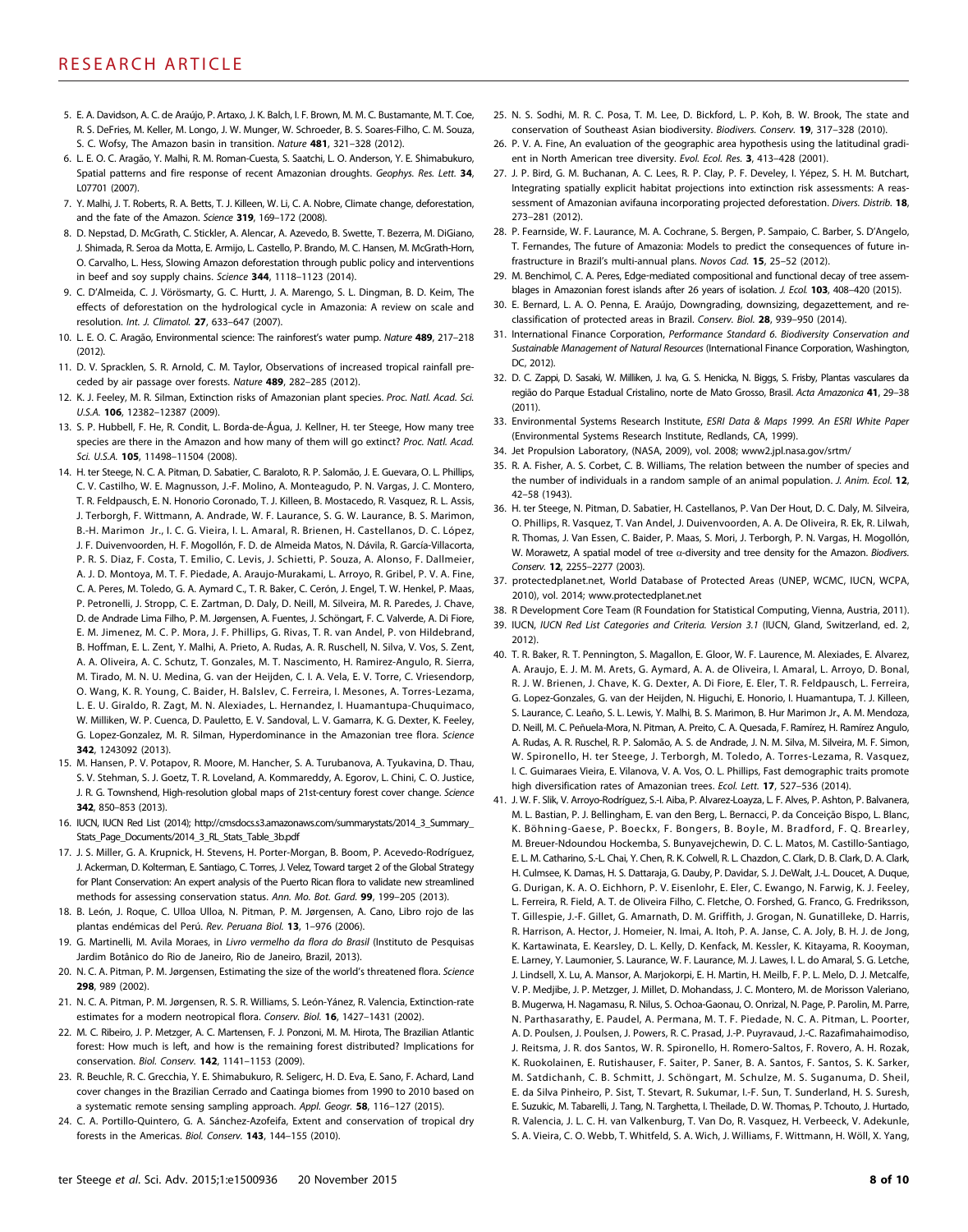C. Y. A. Yao, S. L. Yap, T. Yonedac, R. A. Zahawi, R. Zakaria, R. Zang, R. L. de Assis, B. G. Luize, E. M. Venticinque, An estimate of the number of tropical tree species. Proc. Natl. Acad. Sci. U.S.A. 112, 7472–7477 (2015).

- 42. A. Regalado, Brazil says rate of deforestation in Amazon continues to plunge. Science 329, 1270–1271 (2010).
- 43. D. Nepstad, B. S. Soares-Filho, F. Merry, A. Lima, P. Moutinho, J. Carter, M. Bowman, A. Cattaneo, H. Rodrigues, S. Schwartzman, D. G. McGrath, C. M. Stickler, R. Lubowski, P. Piris-Cabezas, S. Rivero, A. Alencar, O. Almeida, O. Stella, The end of deforestation in the Brazilian Amazon. Science 326, 1350–1351 (2009).
- 44. M. Finer, M. Orta-Martínez, A second hydrocarbon boom threatens the Peruvian Amazon: Trends, projections, and policy implications. Environ. Res. Lett. 5, 014012 (2010).
- 45. V. H. Gutiérrez-Vélez, R. DeFries, M. Pinedo-Vásquez, M. Uriarte, C. Padoch, W. Baethgen, K. Fernandes, Y. Lim, High-yield oil palm expansion spares land at the expense of forests in the Peruvian Amazon. Environ. Res. Lett. 6, 044029 (2011).
- 46. A. Petherick, Pipe dream. Nat. Climate Change 3, 859–860 (2013).
- 47. L. M. Dávalos, A. C. Bejarano, M. A. Hall, H. L. Correa, A. Corthals, O. J. Espejo, Forests and drugs: Coca-driven deforestation in tropical biodiversity hotspots. Environ. Sci. Technol. 45, 1219–1227 (2011).
- 48. R. Müller, D. Müller, F. Schierhorn, G. Gerold, P. Pacheco, Proximate causes of deforestation in the Bolivian lowlands: An analysis of spatial dynamics. Reg. Environ. Change 12, 445-459 (2012).
- 49. G. P. Asner, W. Llactayo, R. Tupayachi, E. R. Luna, Elevated rates of gold mining in the Amazon revealed through high-resolution monitoring. Proc. Natl. Acad. Sci. U.S.A. 110, 18454–18459 (2013).
- 50. M. Finer, C. N. Jenkins, S. L. Pimm, B. Keane, C. Ross, Oil and gas projects in the Western Amazon: Threats to wilderness, biodiversity, and indigenous peoples. PLOS One 3, e2932 (2008).
- 51. G. P. Asner, M. Keller, M. Lentini, F. Merry, C. Souza Jr., in Amazonia and Global Change, M. Keller, M. Bustamante, J. Gash, P. S. Dias, Eds. (John Wiley and Sons, Washington, DC, 2009), pp. 25–42.
- 52. L. Castello, D. G. McGrath, L. L. Hess, M. T. Coe, P. A. Lefebvre, P. Petry, M. N. Macedo, V. F. Renó, C. C. Arantes, The vulnerability of Amazon freshwater ecosystems. Conserv. Lett. 6, 217–229 (2013).
- 53. M. Finer, C. N. Jenkins, Proliferation of hydroelectric dams in the Andean Amazon and implications for Andes-Amazon connectivity. PLOS One 7, e35126 (2013).
- 54. L. E. O. C. Aragão, Y. E. Shimabukuro, The incidence of fire in Amazonian forests with implications for REDD. Science 328, 1275–1278 (2010).
- 55. S. L. Lewis, P. M. Brando, O. L. Phillips, G. M. F. van der Heijden, D. Nepstad, The 2010 Amazon drought. Science 331, 554 (2011).
- 56. O. L. Phillips, L. E. O. C. Aragão, S. L. Lewis, J. B. Fisher, J. Lloyd, G. López-González, Y. Malhi, A. Monteagudo, J. Peacock, C. A. Quesada, G. van der Heijden, S. Almeida, I. Amaral, L. Arroyo, G. Aymard, T. R. Baker, O. Bánki, L. Blanc, D. Bonal, P. Brando, J. Chave, Á. C. A. de Oliveira, N. D. Cardozo, C. I. Czimczik, T. R. Feldpausch, M. A. Freitas, E. Gloor, N. Higuchi, E. Jiménez, G. Lloyd, P. Meir, C. Mendoza, A. Morel, D. A. Neill, D. Nepstad, S. Patiño, M. C. Peñuela, A. Prieto, F. Ramírez, M. Schwarz, J. Silva, M. Silveira, A. S. Thomas, H. ter Steege, J. Stropp, R. Vásquez, P. Zelazowski, E. A. Dávila, S. Andelman, A. Andrade, K.-J. Chao, T. Erwin, A. Di Fiore, E. Honorio C., H. Keeling, T. J. Killeen, W. F. Laurance, A. P. Cruz, N. C. A. Pitman, P. N. Vargas, H. Ramírez-Angulo, A. Rudas, R. Salamão, N. Silva, J. Terborgh, A. Torres-Lezama, Drought sensitivity of the Amazon rainforest. Science 323, 1344-1347 (2009).
- 57. P. M. Brando, J. K. Balch, D. C. Nepstad, D. C. Morton, F. E. Putz, M. T. Coe, D. Silvério, M. N. Macedo, E. A. Davidson, C. C. Nóbrega, A. Alencar, B. S. Soares-Filho, Abrupt increases in Amazonian tree mortality due to drought-fire interactions. Proc. Natl. Acad. Sci. U.S.A. 111, 6347–6352 (2014).
- 58. J. Brodie, E. Post, W. F. Laurance, Climate change and tropical biodiversity: A new focus. Trends Ecol. Evol. 27, 145–150 (2012).
- 59. A. Lima, T. S. F. Silva, L. E. Oliveira e Cruz de Aragão, R. M. de Feitas, M. Adami, A. R. Formaggio, Y. E. Shimabukuro, Land use and land cover changes determine the spatial relationship between fire and deforestation in the Brazilian Amazon. Appl. Geogr. 34, 239–246 (2012).
- 60. F. Tierra, Ampliación responsable de la frontera agrícola. Propuestas para Politicas Públicas, No. 1 (Tierra, La Paz, Bolivia, 2014); http://ftierra.org/index.php?option=com\_mtree&task= att\_download&link\_id=53&cf\_id=43
- 61. Cambio (Cambio, Periodico de estado plurinacional de Bolivia, 2014); www.cambio.bo/ ?q=bolivia-proyecta-ampliar-su-frontera-agr%C3%ADcola-10-millones-de-hect%C3%A1reas
- 62. J. L. Dammert B. (Iniciativa para la Conservación en la Amazonía Andina (ICAA), United States Agency for International Development (USAID)/ International Resources Group (IRG), Sociedad Peruana de Derecho Ambiental (SPDA), Corporación de Gestión y Derecho Ambiental (ECOLEX), Social Impact (SI), Patrimonio Natural (PN) y Conservation Strategy Fund (CSF), 2013), vol. 2015; www.amazonia-andina.org/amazonia-activa/biblioteca/publicaciones/ cambio-uso-suelos-agricultura-gran-escala-amazonia-andina.
- 63. IdHeMAd Amazônia (Instituto do Homem e Meio Ambiente da Amazônia, Brazil, 2013), vol. 2014; http://imazon.org.br/
- 64. B. Soares-Filho, R. Rajão, M. Macedo, A. Carneiro, W. Costa, M. Coe, H. Rodrigues, A. Alencar, Cracking Brazil's forest code. Science 344, 363–364 (2014).
- 65. B. Soares-Filho, P. Moutinho, D. Nepstad, A. Anderson, H. Rodrigues, R. Garcia, L. Dietzsch, F. Merry, M. Bowman, L. Hissa, R. Silvestrini, C. Maretti, Role of Brazilian Amazon protected areas in climate change mitigation. Proc. Natl. Acad. Sci. U.S.A. 107, 10821-10826 (2010).
- 66. J. M. Adeney, N. L. Christensen Jr., S. L. Pimm, Reserves protect against deforestation fires in the Amazon. PLOS One 4, e5014 (2009).
- 67. A. Nelson, K. M. Chomitz, Effectiveness of strict vs. multiple use protected areas in reducing tropical forest fires: A global analysis using matching methods. PLOS One 6, e22722 (2011).
- 68. C. A. Peres, J. W. Terborgh, Amazonian nature reserves: An analysis of the defensibility status of existing conservation units and design criteria for the future. Conserv. Biol. 9, 34-46 (1995).
- 69. J. Ferreira, L. E. O. C. Aragão, J. Barlow, P. Barreto, E. Berenguer, M. Bustamante, T. A. Gardner, A. C. Lees, A. Lima, J. Louzada, R. Pardini, L. Parry, C. A. Peres, P. S. Pompeu, M. Tabarelli, J. Zuanon, Brazil's environmental leadership at risk. Science 346, 706-707 (2014).
- 70. J. Hardner, paper presented at the Conference on Economics and Conservation in the Tropics: A Strategic Dialogue, vol. 31, San Francisco, CA, 2008.
- 71. D. P. Kanak, I. Henderson, Closing the REDD+ Gap: The Global Forest Finance Facility (Global Canopy Programme, Oxford, UK, 2012).
- 72. C. A. Peres, Conservation in sustainable-use tropical forest reserves. Conserv. Biol. 25, 1124–1129 (2011).
- 73. D. C. Morton, Y. Le Page, R. DeFries, G. J. Collatz, G. C. Hurtt, Understorey fire frequency and the fate of burned forests in southern Amazonia. Philos. Trans. R. Soc. Lond. B Biol. Sci. 368, 20120163 (2013).
- 74. P. Moser, W. L. Oliveira, M. B. Medeiros, J. R. Pinto, P. V. Eisenlohr, I. L. Lima, G. P. Silva, M. F. Simon, Tree species distribution along environmental gradients in an area affected by a hydroelectric dam in Southern Amazonia. Biotropica 46, 367–376 (2014).
- 75. ANEEL (SIGEL, Agência Nacional de Elergia Elétrica, 2013), vol. 2014; www.aneel.gov.br/
- 76. Y. Malhi, L. E. O. C. Aragão, D. Galbraith, C. Huntingford, R. Fisher, P. Zelazowski, S. Sitch, C. McSweeney, P. Meir, Exploring the likelihood and mechanism of a climate-change– induced dieback of the Amazon rainforest. Proc. Natl. Acad. Sci. U.S.A. 106, 20610–20615 (2009).
- 77. E. Pos, J. E. G. Andino, D. Sabatier, J.-F. Molino, N. Pitman, H. Mogollón, D. Neill, C. Cerón, G. Rivas, A. Di Fiore, R. Thomas, M. Tirado, K. R. Young, O. Wang, R. Sierra, R. García-Villacorta, R. Zagt, W. Palacios, M. Aulestia, H. ter Steege, Are all species necessary to reveal ecologically important patterns? Ecol. Evol. 4, 4626–4636 (2014).
- 78. H. ter Steege, Amazon Tree Diversity Network (Universiteit Utrecht, Utrecht, Netherlands, 2011), vol. 2014; http://web.science.uu.nl/Amazon/ATDN/
- 79. G. P. Asner, D. E. Knapp, E. N. Broadbent, P. J. C. Oliveira, M. Keller, J. N. Silva, Selective logging in the Brazilian Amazon. Science 310, 480–482 (2005).
- 80. H. ter Steege, I. Welch, R. J. Zagt, Long-term effect of timber harvesting in the Bartica Triangle, Central Guyana. For. Ecol. Manage. 170, 127–144 (2002).
- 81. J. Grogan, A. G. Blundell, R. M. Landis, A. Youatt, R. E. Gullison, M. Martinez, R. Kómetter, M. Lentini, R. E. Rice, Over‐harvesting driven by consumer demand leads to population decline: Big‐leaf mahogany in South America. Conserv. Lett. 3, 12–20 (2010).
- 82. J. Mark, A. C. Newton, S. Oldfield, M. Rivers, The International Timber Trade: A Working List of Commercial Timber Tree Species (Botanic Gardens Conservation International, Richmond, UK, 2014).
- 83. W. F. Laurance, H. E. M. Nascimento, S. G. Laurance, A. C. Andrade, P. M. Fearnside, J. E. L. Ribeiro, R. L. Capretz, Rain forest fragmentation and the proliferation of successional trees. Ecology 87 469–482 (2006).

Acknowledgments: This report is the result of the work of hundreds of different scientists and research institutions in the Amazon over the last 80 years. Without their hard work, this analysis would have been impossible. Funding: This work was supported by Alberta Mennega Stichting; ALCOA Suriname; Amazon Conservation Association; Banco de la República; CELOS Suriname; CAPES (PNPG); Conselho Nacional de Desenvovimento Científico e Tecnológico of Brazil (CNPq) Projects CENBAM, PELD (558069/2009-6), PRONEX-FAPEAM (1600/2006), Áreas Úmidas, MAUA; PELD (403792/2012-6), PPBio, PVE 004/2012, Universal (479599/2008-4), and Universal 307807- 2009-6; FAPEAM projects DCR/2006, Hidroveg with FAPESP, and PRONEX with CNPq; FAPESP; Colciencias; CONICIT; Duke University; Ecopetrol; FEPIM 044/2003; The Field Museum; Conservation International/DC (TEAM/Instituto Nacional de Pesquisas da Amazônia Manaus), Gordon and Betty Moore Foundation; Guyana Forestry Commission; Investissement d'Avenir grant of the French ANR (CEBA: ANR-10-LABX-0025); IVIC; Margaret Mee Amazon Trust; Miquel fonds; MCTI–Museu Paraense Emílio Goeldi–Proc. 407232/2013-3–PVE-MEC/MCTI/CAPES/CNPq; National Geographic Society (7754-04 and 8047-06 to P.M.J.; 6679-99, 7435-03, and 8481-08 to T.W.H.); NSF-0726797 to K.R.Y.; NSF Dissertation Improvement; Netherlands Foundation for the Advancement of Tropical Research WOTRO (grants WB85-335 and W84-581); Primate Conservation Inc.; Programme Ecosystèmes Tropicaux (French Ministry of Ecology and Sustainable Development); Shell Prospecting and